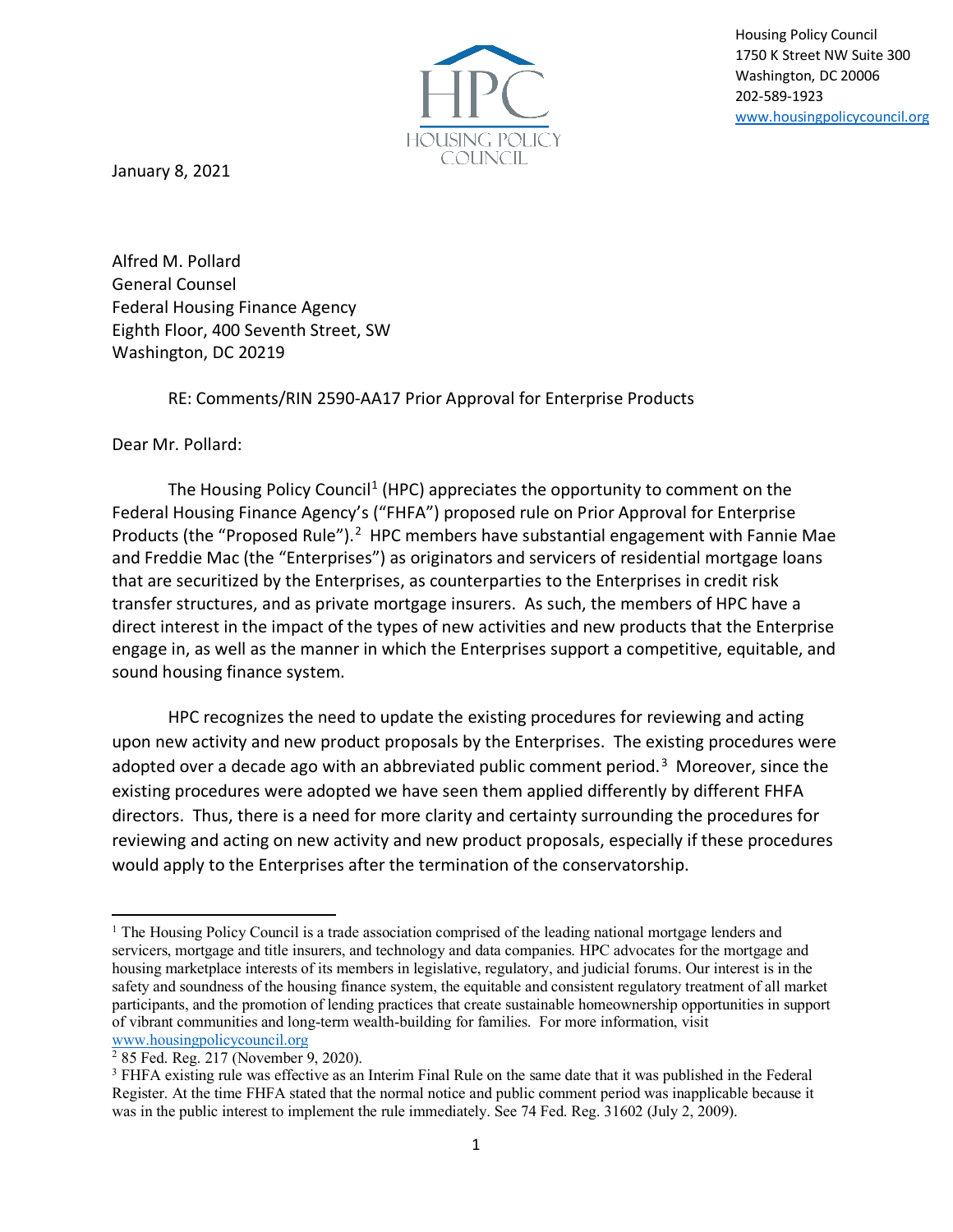#### **Summary of Comments**

HPC is generally supportive of the Proposed Rule. We believe, however, that the Proposed Rule could be improved in several respects to make the process for reviewing and acting upon new activity and new product proposals even more clear and certain. Specifically, as described further below, we recommend that the final rule should:

Standard of Review for New Activities -- clarify the standard of review for new activities and explicitly mandate that the evaluation will include consideration of the public interest and nexus to the GSE's charters and housing mission;

Limitations on Pilots -- provide that pilot programs will be subject to definitive volume and time limits;

Standard for Determining Whether to Seek Public Comment on a New Product -- clarify the standard for when the Director seeks public comment on a new product to include consideration of the potential for the product to have a negative impact on participants in the mortgage finance system;

Level of Transparency about New Activity Notices and New Product Determinations - provide more transparency to the public about both new activity notices and new product determinations;

Amount of Information for New Product Comment Period -- strike a balanced approach between disclosing information on new products and the need to protect confidential and proprietary information when an activity is at a nascent stage of development; and

Timing of Public Comment Period -- provide, within the statutory constraints, the public with more time to provide comments on new products.

## **II. Specific Comments and Recommendations**

## Standard of Review for New Activities

Proposed §1253.5, which is titled "Review of Notice of New Activity," lists three factors FHFA may apply when reviewing a Notice of New Activity. Specifically, proposed §1253.5(b) states that "Nothing in this regulation limits or restricts FHFA from reviewing a Notice of New Activity under any other applicable law, under the Director's authority to review for safety and soundness, or to determine whether the activity complies with the Enterprise's authorizing statute." Proposed §1253.5(b) further states that FHFA "may" conduct such a review as part of its determination that a Notice of New Activity submission is complete.

It is not clear which of the three factors listed in proposed §1253.5(b), if any, would be applied by the Director in reviewing a Notice of New Activity. Moreover, it is not clear if the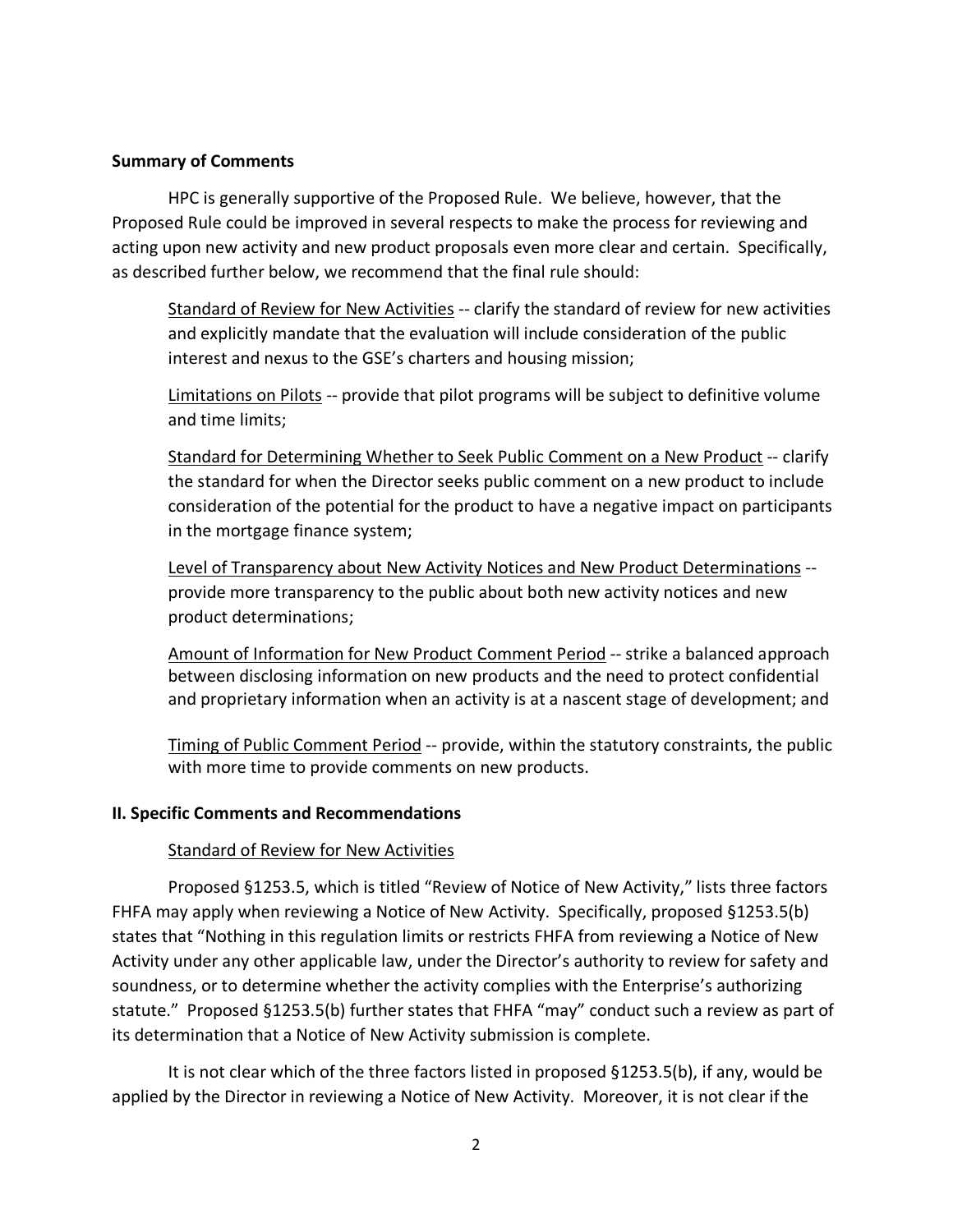factors are to be considered only for purposes of determining that the Notice is complete or may be considered for determining that the activity is permissible and appropriate for an Enterprise. We recommend that this proposed section be revised to eliminate these ambiguities.[4](#page-2-0)

First, we recommend that proposed §1253.5(b) be revised to affirmatively state that a Notice of New Activity "shall" be subject to review under four standards: (i) any applicable law; (ii) the Director's safety and soundness authority; (iii) an Enterprise's authorizing statute; and (iv) the public interest as identified in proposed §1253.4(b). An affirmative statement of the factors to be considered in reviewing a Notice of New Activity would help the Enterprises and other interested parties better understand the basis for determinations. The addition of a public interest factor is required by existing law and is consistent with other parts of the proposed regulation.

The Federal Housing Enterprises Financial Safety and Soundness Act of 1992, as amended by the Housing and Economic Recovery Act of 2008, provides that one of the principal duties of the Director is to ensure that the "*activities* of each regulated entity … are consistent with the public interest."<sup>[5](#page-2-1)</sup> Thus, the Director must consider the public interest in connection with reviewing a Notice of New Activity. Additionally, §1253.3(a)(3(iv) and §1259(a)(13) of the proposed regulation envision consideration of the public interest as part of reviewing a Notice of New Activity. Proposed 1253.3(a)(3(iv) states that a New Activity includes an "activity that would substantially impact the mortgage finance system, safety and soundness of the Enterprises, compliance with the Enterprise's authorizing statute, or the public interest as identified in §1253.4(b)." Similarly, proposed §1259(a)(13) states that a Notice of New Activity must "Describe the impact of the New Activity on the public interest and provide information to address the factors listed in §1253.4(b)."

Consideration of the public interest as identified in proposed §1253.4(b) also would ensure that the Director considers the competitive impact of a proposed new activity.<sup>[6](#page-2-2)</sup> HPC understands that piloting a new activity with only certain firms may be necessary as long as there are other important public interest factors that are advanced by conducting the pilot. Nonetheless, it is critical that an Enterprise not be permitted to use a new activity or pilot participation to provide an advantage to the same stakeholders over and over, giving such firms a "first mover" advantage at the expense of their competitors. Moreover, it is important that the Enterprises not use this authority to overtake the operations of private capital in the

<span id="page-2-0"></span><sup>4</sup> FHFA has an obligation under Executive Order 12866 to write regulations that are "simple and easy to understand, with the goal of minimizing uncertainty and litigation" (Sec. 1, Par. (b)(12)). That order was issued by President Clinton in 1993 and has never been rescinded.<br> $5$  12 U.S.C. 4513(a)(1)(B)(v), emphasis added.

<span id="page-2-1"></span>

<span id="page-2-2"></span><sup>6</sup> As proposed, §1253.4(b) provides that the factors the Director must consider in determining whether a New Product is in the public interest include: (i) products offered by other market participants; (ii) the impact of the product on competition; and (iii) the impact of the product on market barriers and market inefficiencies. Adding an explicit consideration of the public interest to the standards of review would require a conforming change to §1253.4(b) to clarify that it applies to both new activities and new products.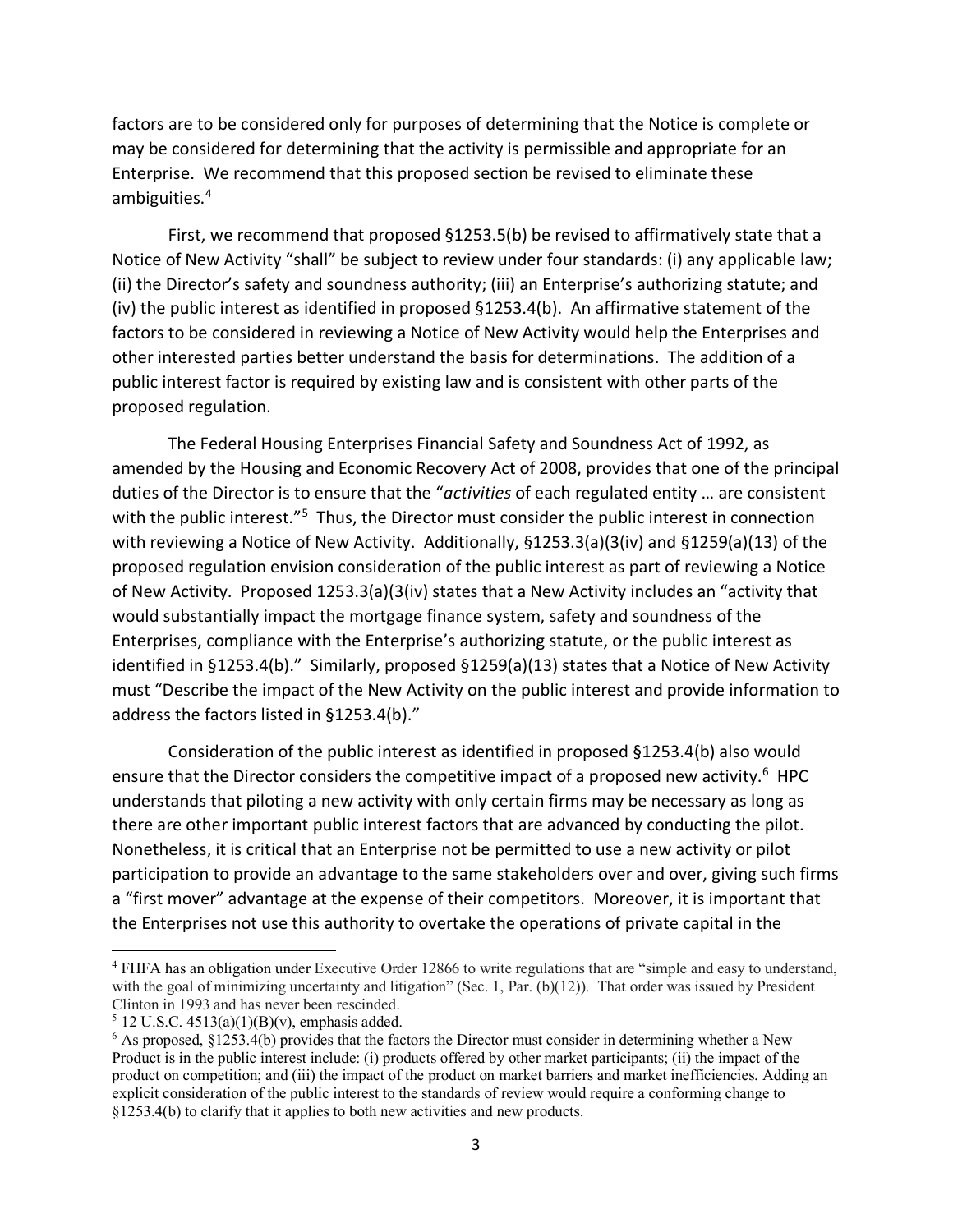marketplace. The statutory purpose of the Enterprises is to ensure the operations of the secondary market are financed by private capital to the extent feasible and to ensure the Enterprises' participation "respond[s] appropriately to the private capital market,"[7](#page-3-0) not to use their inherent governmental advantages to compete with or crowd out private capital and private market participants.

Second, we recommend that proposed §1253.5(b) be revised to clarify that the Director give equal weight to the safety and soundness standard and the public interest standard. As a practical matter, the failure to consider public interest while analyzing safety and soundness would be analogous to conducting a cost/benefit analysis that only assesses the costs of an activity and not the benefits.

# Limitations on Pilots

Proposed §1253.9(a)(7) requires an Enterprise to include parameters on pilot programs, such as the "duration" and "volume" of the activity. We recommend that this section be revised to establish formal constraints on pilot activities, requiring that pilot activities be subject to specified time and volume limitations. Such limits would mitigate the significant first mover advantages that can accrue to participants in major industry pilots, particularly those that qualify as new products. Such limits also would mirror the process in the CFPB's "Compliance Assistance Sandbox Request" and grant approval of new activities (particularly those framed as a pilot) for a specified period of time. Furthermore, at the conclusion of the specified time or volume limit, an Enterprise should again be required to seek FHFA approval. This would then allow FHFA to determine whether the process was a success or failure, and also whether the pilot can or should be expanded to other market participants. An advantage of this approach is that it would prevent the type of pilot creep that was seen in recent years.<sup>[8](#page-3-1)</sup> If FHFA finds that a test of a pilot is successful, the Enterprise that conducted the pilot should in due course expand the change to other market participants. Adding this safeguard to the new activity/new product process would align and effectuate FHFA's stated goal of ensuring that there is no permanent special treatment provided to favored stakeholders in connection with participation in a pilot. Given concerns with how the pilot process has historically worked, the final rule should provide greater clarity on the way that existing pilots will be either converted to permanent product offerings or activities, or terminated.

# Standard for Determining Whether to Seek Public Comment on a New Product

Proposed §1253.4 defines a New Product as any New Activity that the Director determines merits public notice and comment about whether it is: (i) authorized by certain provisions of an Enterprise's statutory charter; (ii) in the public interest; and (iii) consistent with

<span id="page-3-0"></span><sup>7</sup> 12 U.S.C. 1716 and Public Law No. 91-351, 84 Stat. 450

<span id="page-3-1"></span><sup>&</sup>lt;sup>8</sup> American Banker, October 31, 2019, "GSEs Need to Shape Up if They Want to Leave Conservatorship: Calabria" "Calabria" was surprised to learn…that despite a previously issued directive that banned the two GSEs from offering volume discounts to lenders, Fannie and Freddie were still engaging in that practice. "There were a number of exceptions granted to lenders… [b]ut the fact they existed was contrary to the spirit of the previous directive."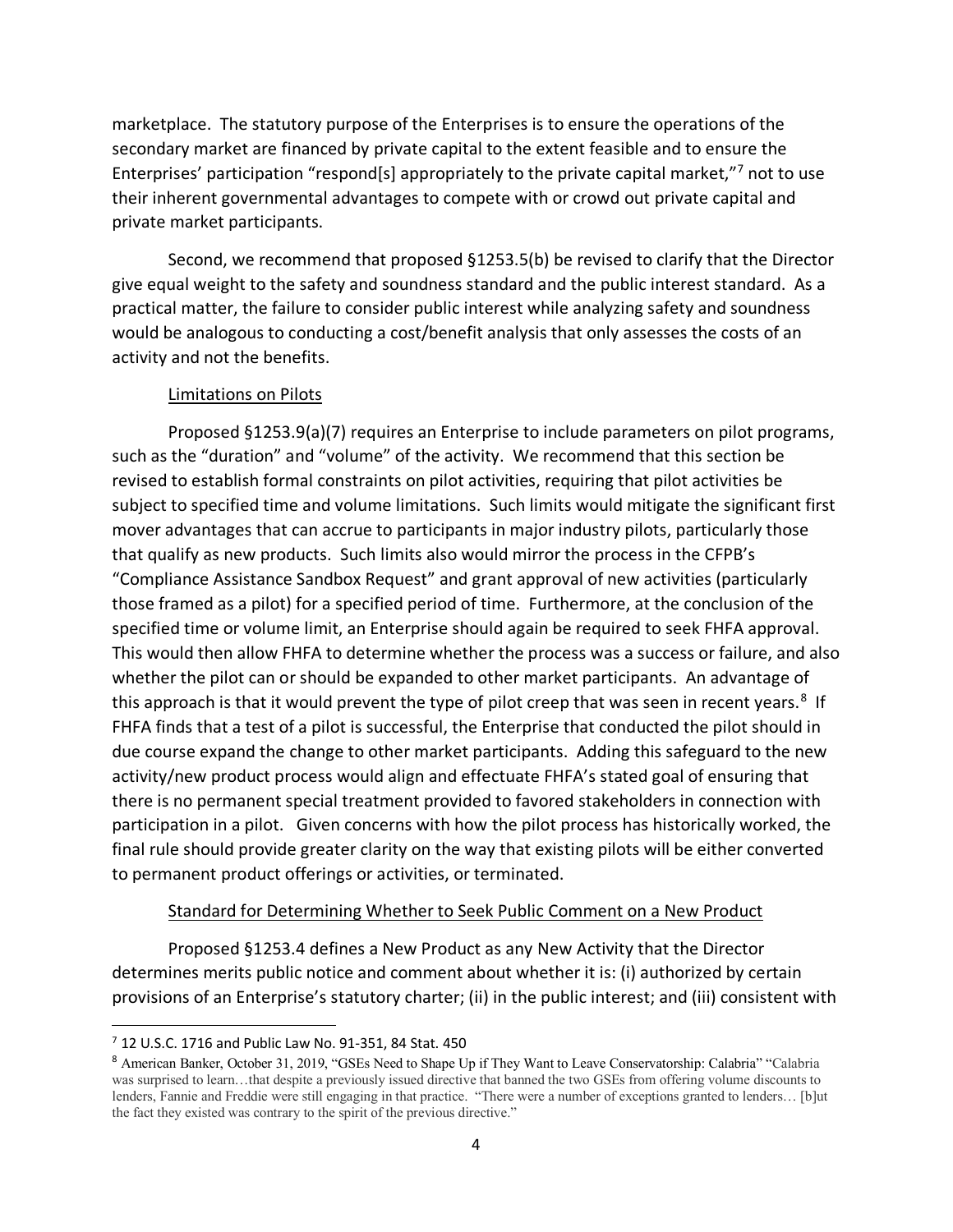the safety and soundness of the Enterprise or the mortgage finance system. Proposed §1253.6 further provides that if the Director determines that the New Activity is a New Product, FHFA shall publish a public notice soliciting comment on the New Product, and that, after considering public comments, the Director must provide the Enterprise with a written determination on whether the Enterprise may proceed with the New Product. That determination must specify the grounds for the Director's decision.

We believe that these provisions would be enhanced by the addition of certain factors the Director should consider when determining whether to seek public comment on a new product. Specifically, HPC recommends that, in deciding whether to seek public comment, the Director should be required to consider the potential for the product to have a negative impact on participants in the mortgage finance system. Consideration of these factors in advance of public comment should reduce the potential for new products to have a disruptive or inequitable impact on the mortgage finance system. Moreover, the addition of these factors would provide more transparency into a Director's determination and would enhance consistency in the determination process.

HPC also requests that FHFA include in the preamble to the final rule examples of the type of proposals that would be treated as new products versus new activities. The preamble to the proposed rule includes illustrative examples of activities that would be treated as new activities under the rule, and, as FHFA notes, the inclusion of these examples is "useful" to stakeholders in understanding the scope of the proposed rule.<sup>[9](#page-4-0)</sup> The inclusion of examples of new products in the preamble to the final rule would serve a similar purpose. HPC also requests that FHFA clarify the length of time that can elapse between when a Director determines that an activity is a new product and the time it is sent out for public comment. Currently, the process is ambiguous as to whether this timing is simultaneous, as soon as practical, or some other standard. To ensure that this new product process is as efficient as possible, FHFA should clarify the timeline for each step of the process, wherever possible.

## Level of Transparency about New Activity Notices and Determinations

<span id="page-4-0"></span>Greater transparency surrounding a Notice of New Activity also would help clarify the distinction between New Activities and New Products. While §1253.6 of the proposed rule provides for some disclosure of New Product requests through public notice and comment, the proposed rule does not provide for any transparency regarding a Notice of New Activity. FHFA's current practice of disclosing the number of conservatorship decisions is the closest known corollary to a new activity request. Yet, that disclosure includes no information about the name or even the type of a proposed activity. This lack of information on the types of new activities that the Enterprises are engaged in makes it difficult to track whether the Enterprises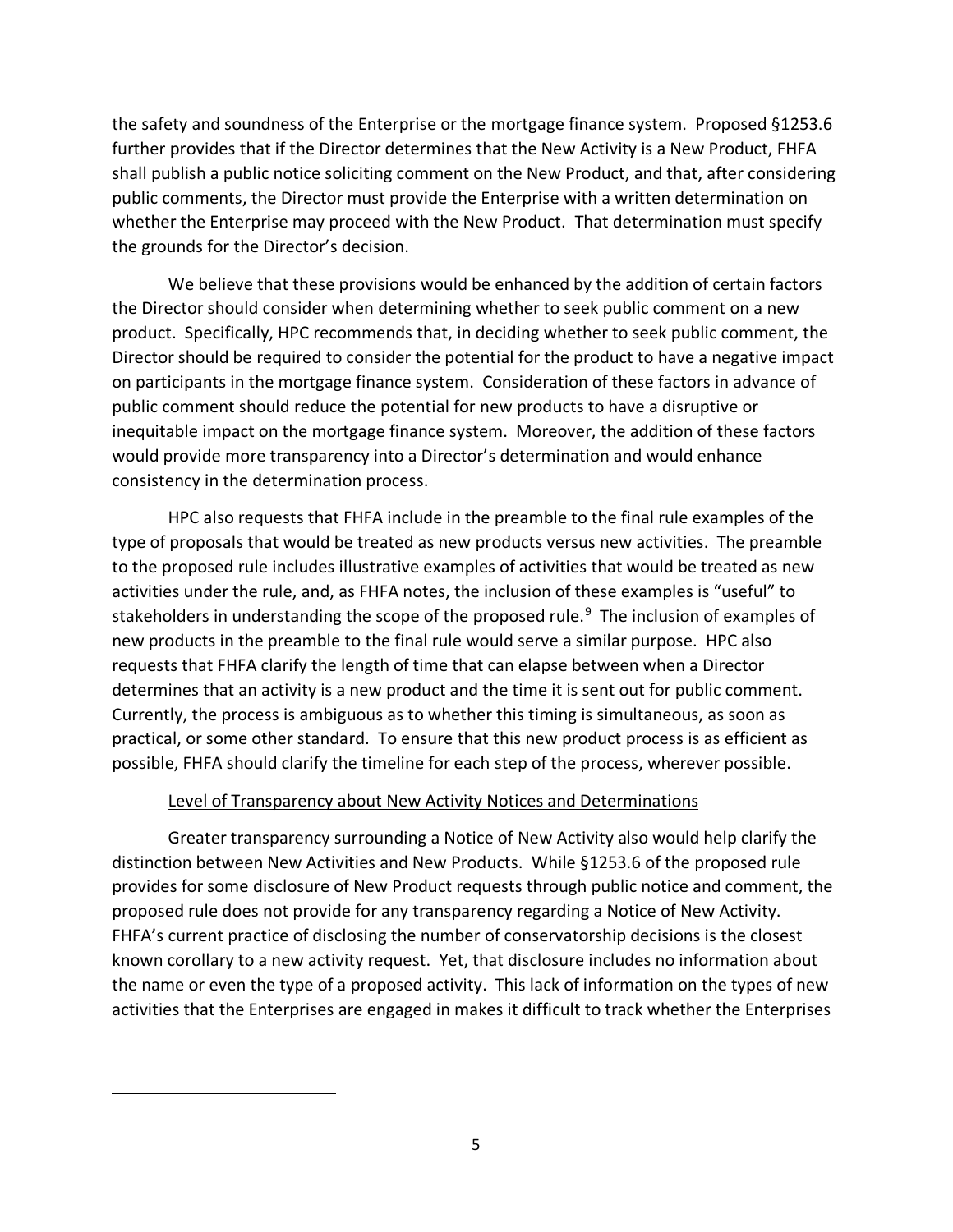are pursuing or engaged in new business ventures that are of interest to various market participants.

To provide more transparency into the new activity process, HPC recommends that FHFA, either monthly or quarterly, publicly release a list of the Notices of New Activities received during the applicable period, which identifies the Enterprise that submitted the Notice and places the proposed activity within a certain category. The categories of proposed activities should be sufficiently specific to give the public adequate general information to understand the basic parameters of the activity, but not be so specific as to disclose operational details that might reveal confidential aspects of the work under development, that are not ready for public consumption.

This minimal level of information would enable the public to better appreciate what activities the Enterprises are focused on, and over time this could provide some insight into Enterprise reaction to market trends. This level of transparency also would alleviate the current practice under which the Enterprises are able to privately claim that they would like to work on certain issues but were prevented from doing so by FHFA.

Additionally, we recommend that FHFA disclose final determinations on New Activities. This disclosure would give stakeholders an even more informed view of the dedication of Enterprise time and resources to innovation and a clearer picture of the types of activities that FHFA will and will not deem to be permissible for an Enterprises to pursue. Such a disclosure would be consistent with the policies announced by the Consumer Financial Protection Bureau regarding Compliance Assistance Sandbox Requests and Trial Disclosure requests.

## Level of Transparency About New Product Determinations

While the proposed regulation provides for public comment on New Products, it is silent on whether the public, and even those interested stakeholders who take the time to provide written comments to FHFA, will be informed of the agency decision. For items that go through the new product public comment process, FHFA should conclude the process by transparently informing the public about the decision and rationale for approving or denying the new product. Further, there is an inference in the proposed regulation that the non-requesting Enterprise will be informed about the agency decision, so that it can pursue a "substantially similar" product as a new activity, without having to go through the public comment process.<sup>10</sup> Yet, again, it is unclear how the non-requesting Enterprise would know that a New Product had been approved for the other Enterprise. That lack of transparency surrounding final action on New Products stands in contrast to almost every other similar process conducted by a federal financial regulator, all of which require a public disclosure of final agency determinations.<sup>[11](#page-5-1)</sup> In the spirit of transparency, fairness, and consistency with other federal financial regulators, the

<span id="page-5-0"></span> $10 \& 1253.3(b)(4)$ 

<span id="page-5-1"></span><sup>&</sup>lt;sup>11</sup> For example, the Federal Reserve publishes agency approvals of new activities by bank holding companies, the OCC publishes agency approvals of new activities by national banks. Additionally, the CFPB through its Compliance Assistance Sandbox and Trial Disclosure Process publishes agency approvals and denials.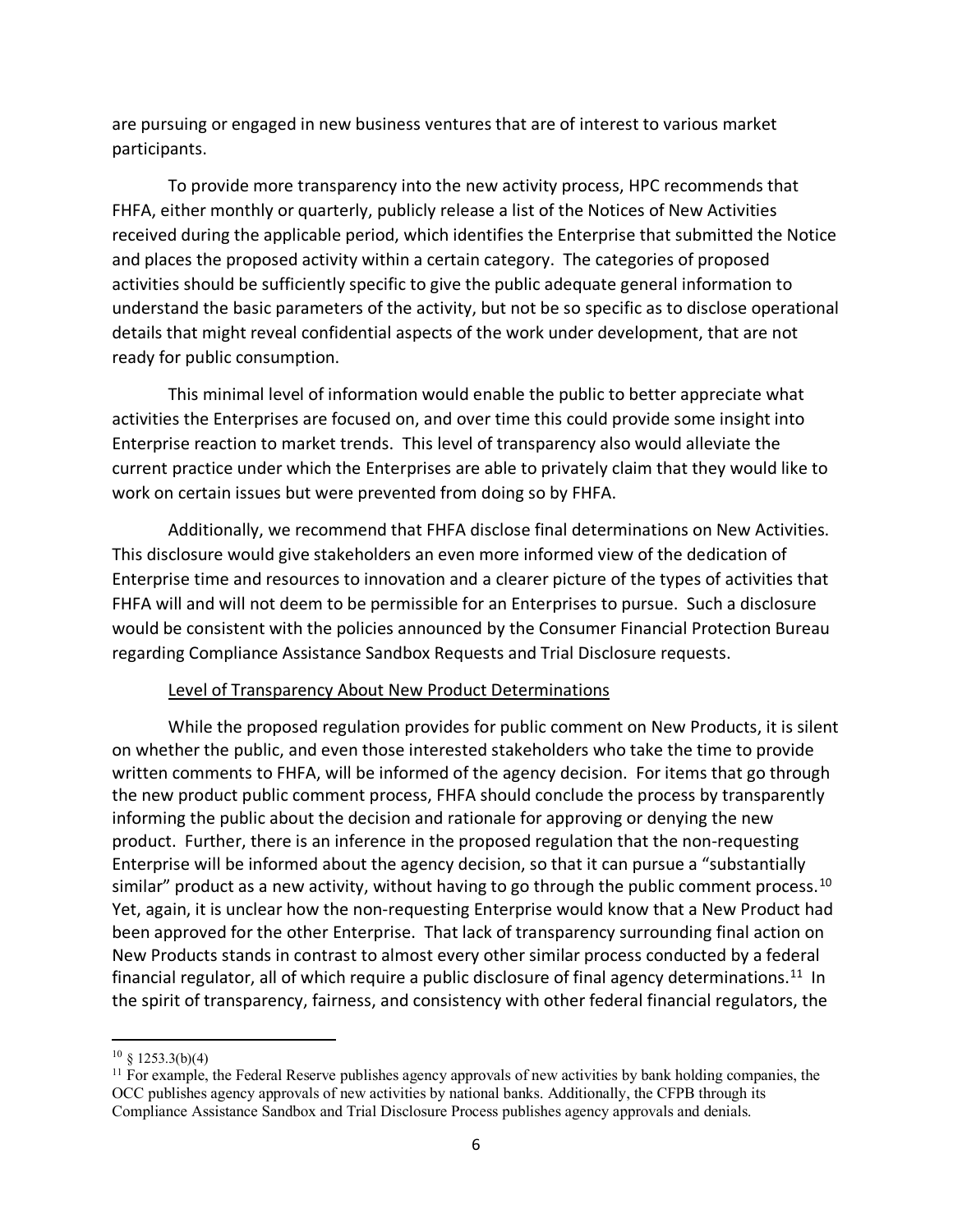public along with the non-requesting Enterprise should be made aware of the agency new product determination and the rationale for a decision in a timely manner.<sup>[12](#page-6-0)</sup>

Additionally, we recommend that, on an annual basis FHFA include a section in the Agency's Performance and Accountability Report about how the new product process is working. This annual update should include statistics on how many new product reviews were conducted, how many public comments were received, how FHFA complied with the regulatory timelines, and an overall transparency into how the process is working, any lessons learned, and any proposed changes to make the process more effective or efficient.

#### Amount of Information for New Product Comment Period

It is important for FHFA to provide enough information for the public to provide informed feedback about a new product while simultaneously withholding confidential and proprietary information that, if disclosed when an activity is at a nascent stage of development, could inhibit innovation. HPC recognizes that this is one of the trickiest elements of the entire Proposed Rule, as it is challenging to provide sufficient details to elicit meaningful public commentary without requiring an Enterprise to disclose key business details about a promising activity that might discourage future innovations. This challenge is clearly understood by HPC members that want the GSEs to stay focused on their secondary market function. HPC members have concerns about participating in an Enterprise pilot that would require premature public disclosure of business and market information that could interfere with the effort, possibly raising stakeholder and public interest/concerns before there are actual results.

To balance these competing interests, HPC recommends that FHFA establish a general standard for what information will be published as part of a standard new product process, and a different standard that includes significantly less information for a new product that involves a limited participation pilot. The key distinction between these two processes is how widely available the Enterprise intends to make the new product. HPC recommends that new products involving a limited participation pilot go through a streamlined public disclosure process where only essential information is made public, and subsequently if an Enterprise wants to expand the new product into a general offering, more details should be disclosed.

In summary, for new product offerings that will be made widely available to seller/servicers, HPC recommends that all non-proprietary information on the Notice of New Activity be made public for comment, and for a new product offering that involves a limited participation pilot, HPC recommends only disclosing the name of the activity, a brief description of the activity, the date of commencement and duration of the pilot, and the volume limitation established. Although this is a limited amount of information, it is still sufficient for the public to comment about the central issue of whether the pilot represents an appropriate secondary

<span id="page-6-0"></span> $12$  HPC is comfortable with a public notice on a monthly or quarterly basis, if FHFA decides that a simultaneous announcement to the requesting Enterprise and the public is problematic.